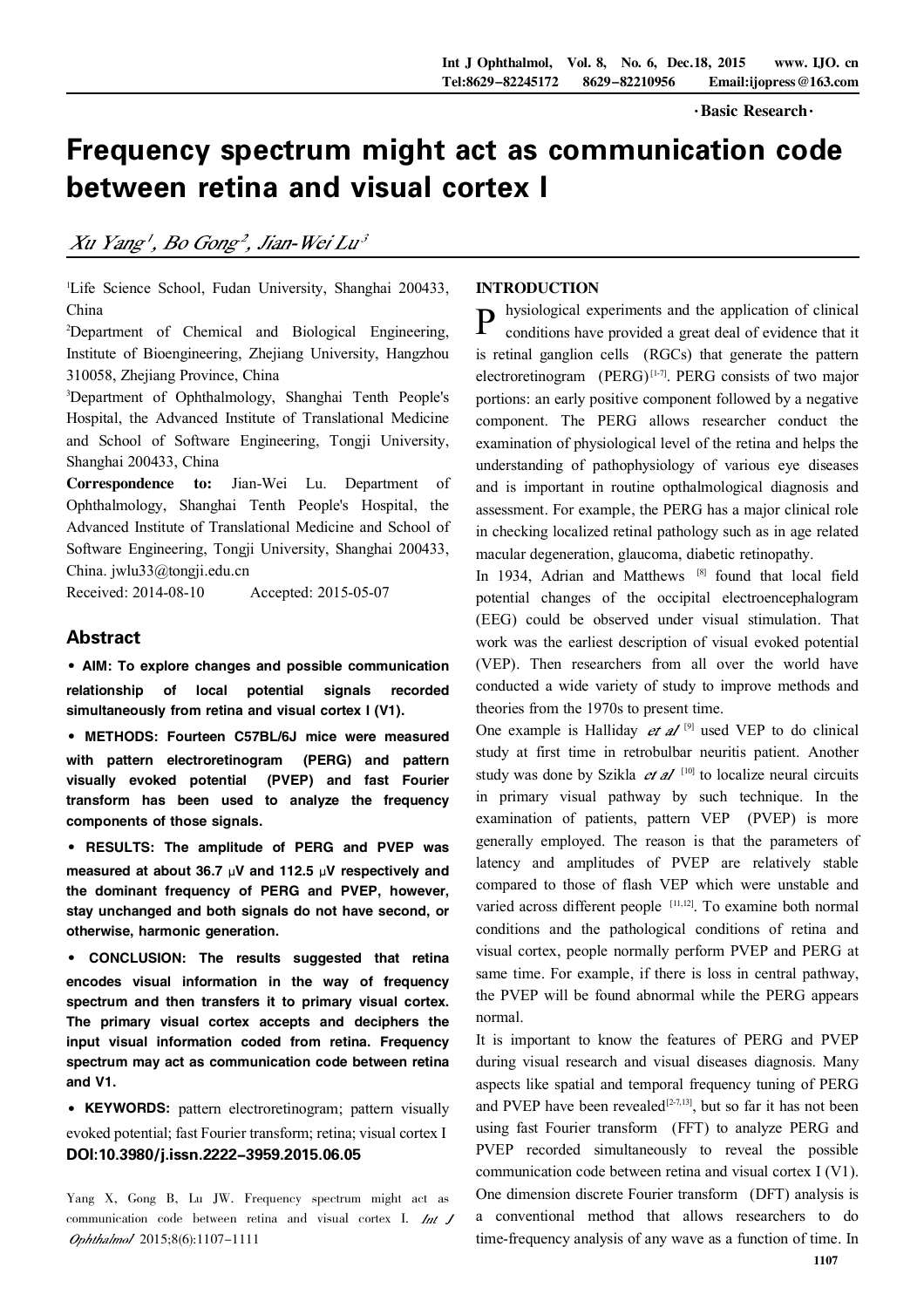

Figure 1 The application of FFT and rFFT in imaging process A: Original picture before FFT processing; B: Image of A after FFT processing; C: Recovered picture of B after a reverse FFT (rFFT) processing. A and C are exactly the same.

digital signal processing field, the function is any quantity or signal which varies over time. The DFT is the most important discrete transform, employed to practice Fourier analysis in many practical applications [14] . Since DFT concerns a limited amount of research data, it can be easily carried out in computers. These implementations usually make use of efficient and exact FFT algorithms [15]. FFT is a useful tool to analyze frequency spectrum of any repeatable wave. In modern digital communication technology, FFT is an efficient processing tool to encode images before they are transported from one place to another no matter how far away they are. FFT transfers image's spatial frequency spectrum to frequency spectrum. After a reverse FFT (rFFT) processing, frequency spectrum can be decoded and transferred to original image again (Figure 1). It is possible for neuroscientists to reconstruct the original visual stimuli just according the frequency spectrum of local potential, such as PERG, PVEP induced out from retina or visual cortex. Similar work has been seen in some research work[16,17]. RGC is the only cell in retina that produces action potentials<sup>[18]</sup>. And then those action potentials are transferred to primary visual cortex (V1) through lateral geniculate neucleus. In essence, PERG and PEVP are homologous. If PERGs or other natural scenery evoked electroretinograms (ERGs) do not have visual information (code) in it, what shall primary visual cortex recognize and analyze? Analog signal is easy to be interrupted  $[19]$ , so amplitude of PERG cannot be used as code. Only digital signal, which has been widely used in modern communication field, is stable and possibly be used as code to encode visual information then be transferred from retina to V1. As described above, FFT is an efficient tool to analyze frequency components in PERG and PVEP. Our research has tried to employ this method to explore the interesting hypothesis that frequency spectrum acts as communication code between retina and V1. This might provide useful reference to vision research scientists.

#### MATERIALS AND METHODS

Animals This study was supported by Tongji University. All experiments carried out abided by the ARVO policy for the Use of Animals in Ophthalmic and Vision Research. Experimental animal (C57BL/6J mice) were bought from

Jackson Laboratory (located at Bar Harbor, ME, USA). In present study 14 mice that were 4-month old were used. PERG and VEP were recorded simultaneously under anesthesia.

Surgical Procedure We first weighed the mice and then anesthetized them by intraperitoneal injections (the dose was about 0.5-0.7 mL/kg) of a mixture of ketamine (concentration 42.8 mg/mL), and xylazine (concentration 8.6 mg/mL)<sup>[20]</sup>. Then, under sterile no bacteria conditions in surgery room, the head bone overlying the monocular zone of V1 of mice of both V1 areas (1.5 mm lateral to the central suture, 1.5 mm anterior to the lamda) was drilled to put a T shaped tiny stainless steel screw (length 2 mm, head width 2 mm) on each side. Each screw was welded together with a Teflon wire and the wire was left in the air for the convenience of recording PVEP (when recording, the naked tip of the wire was connected to one of the two recording electrodes). Dental cement was put around the screws to fix them and also isolate them from the tissue round them. Mice were then set to recover from anesthesia and sent back to their cages. Two weeks later after surgery, PERG and PVEP were recorded at the same time.

Pattern Electroretinogram, Pattern Visual Evoked Potential Recording How PERG recording technique was employed in vision science research has been reported from time to time in some literatures  $[1,5,21-24]$ . In current research, mice were firstly put in a cup to get weighed and then according to their weights, they were anesthetized with intraperitoneal injections (the dose was about 0.5-0.7 mL/kg). The injection mixture used consisted of ketamine, whose concentration was 42.8 mg/mL, and xylazine, whose concentration was 8.6 mg/mL. After mice were anesthetized, they were then carefully fixed in a stereo-taxic frame that can make mice have no vision obstacle. While recording, the body temperature of the animal was maintained at 37℃ by employing a heating pad and the whole animal body was kept stable with ear bar and bite bar to avoid vibration. The mice eyes were widely open, and because mice position was lower than the monitor, their optical axes were made laterally and upwardly to the center of the monitor's screen which contained visual stimuli. Silver wire with the diameter 0.25 mm was used to design PERG electrode. The shape of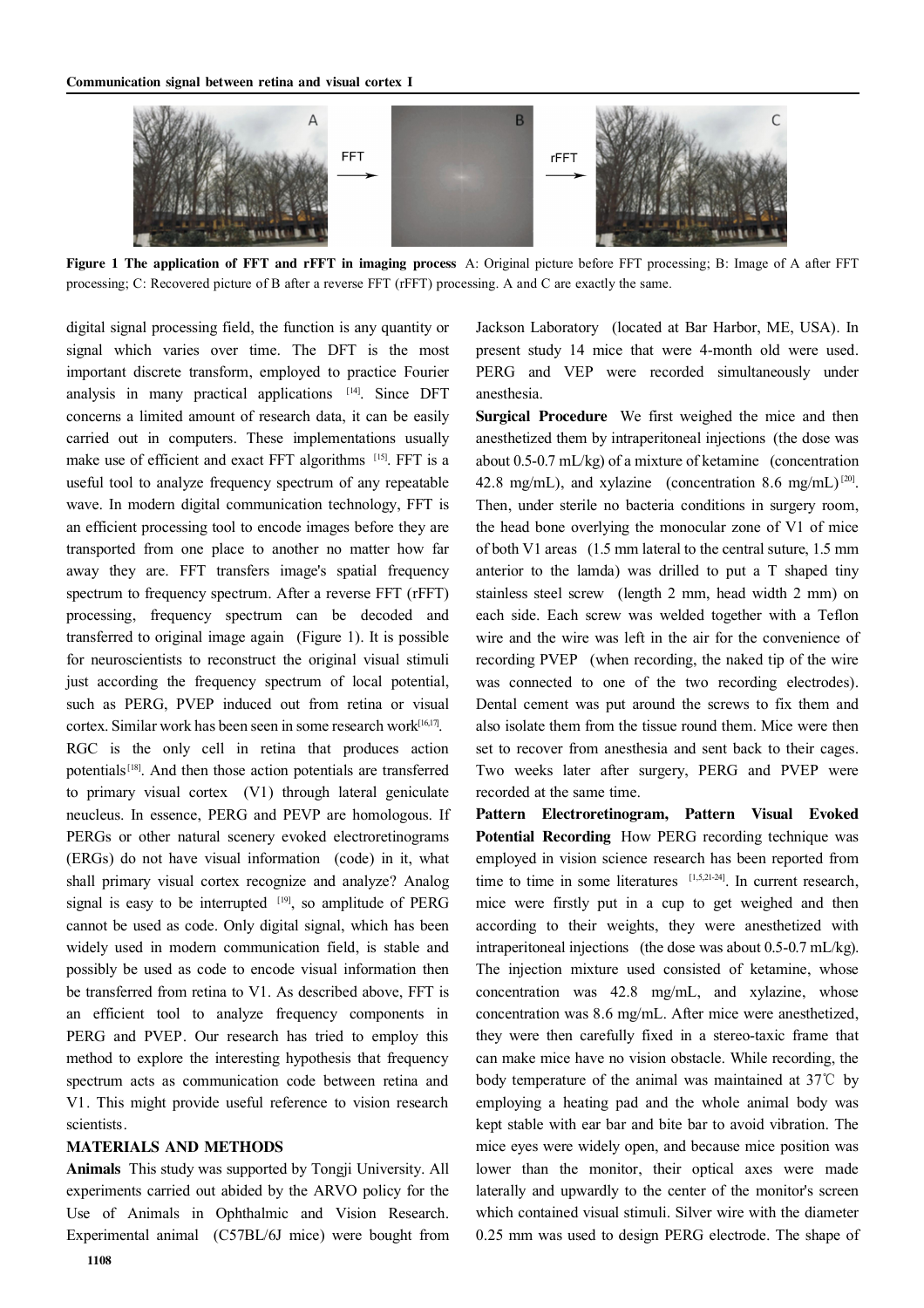the electrode was set as a semicircular loop whose radius was about 2 mm. A micromanipulator was employed to help researcher see clearly to place the electrode on the animal's corneal surface around pupil. In order to prevent corneal from dryness, a small drop of balanced saline solution was administrated every 30min. Reference and ground electrodes were both stainless steel needles, the reference electrode was inserted under the skin of the back of the head and, meanwhile, the ground electrode was put under the skin near the tail. Visual stimuli, which was used to induce PERG were shown on a cathode-ray tube display (Sony Multiscan 500; Sony, Park Ridge, NJ, USA), were contrast-reversing horizontal square wave (with the parameters as 100% contrast, spatial frequency 0.05 cyc/deg, mean luminance 50 cd/m<sup>2</sup>). Such stimuli were generated by a graphic card which can be programmed according to research needs (VSG Cambridge Research Systems, Rochester, UK).The scanning frequency was 2 reversals per second. Mice pupils were not dilated using atropine. Mice' eyes were not refracted within the distance from monitor to eye because they have focus with a long distance depth  $^{[25-27]}$ . Within the viewing distance about 15 to 20 cm, the stimulus range covered approximately an area of  $69 \times 63$  degrees. In this research, three to five continuously recorded PERG responded to 600 contrast reversals each were acquired. And 1800 to 3000 sweeps of the responses were overlapped to check for synchronicity and then averaged to calculate amplitude using a Matlab code (Mathsworks, R2010a). As described before, there are typically a major positive peak at about 90 to 120ms (P100) and a slower negative wave with a relatively flatter trough at approximately 200 to 300ms (N250) inside a PERG waveform <sup>[20,22,28]</sup>. An example is shown in Figure 2. Because PVEP and PERG are quite correlated, PVEP were recorded simultaneously in the same way ( $\ell \dot{\mathcal{E}}$  same recording parameters) as PERG (at this time, the recording system were set as two channels recording). Under normal conditions, PERG of left and right eyes and PVEP of left and right hemisphere were exactly the same (equal amplitude and latency). Therefore only PERG of left eye and PVEP of right hemisphere (because most axons from mouse retina go across the chiasm to contralateral visual cortex.) were compared. FFT analysis was carried out using FFT function built in a Matlab (Mathsworks, R2010a) code. This kind of FFT analysis can manifest all frequency components, for example dominant frequency and second harmonic generation, in PERG and PVEP waves.

#### RESULTS

Amplitude of Pattern Electroretinogram and Pattern Visual Evoked Potential Among fourteen mice, the PERG amplitude was (mean  $\pm$ SE) 36.71  $\pm$ 1.54  $\mu$ V, the PVEP amplitude was (mean $\pm$ SE) 112.5 $\pm$ 4.11  $\mu$ V. For PVEP, when stimulation was imposed on right eye, the amplitude of left



Figure 2 Wave form and frequency spectrum of PERG A: Real time PERG wave and inset (inset was from Yang  $et \, al^{[20]}$ ) shows a diagram of PERG with the peak at 100ms and trough at about 250ms; B: Vertical lines in right subplot stand for frequency spectrum of left PRG wave after FFT analysis (B was from Yang  $et \, dI^{[2]}$ ).



Figure 3 PERG amplitude was about  $36.71 \pm 1.54$   $\mu$ V, the PVEP amplitude was around  $112.5\pm4.11 \mu V$ .

PVEP is much larger than right PVEP. While stimulation was imposed on left eye, the amplitude of right PVEP is much larger than left PVEP. Thus it was known that both PVEP electrodes were put over monocular zone, not binocular zone, of V1 in mice (Figure 3).

Frequency Spectrum of Pattern Electroretinogram, Pattern Visual Evoked Potential was Identical Through FFT analysis to PERG and PVEP recorded concurrently, it was found that the dominant frequency of PERG was 3-4 Hz (on average  $3.46 \pm 0.1357$  Hz, mean  $\pm$ SE), and that of PVEP was also 3-4 Hz (on average  $3.5 \pm 0.1360$  Hz, mean  $\pm$ SE). Dominant frequency of PERG, PVEP stayed unchanged ( $t$ -test,  $P=0.79$ ). Both types of wave were similar in frequency components (Figure 4).

#### DISCUSSION

PERG is a particular kind of ERG acquired reacting to patterned visual stimuli with constant mean luminance (usually contrast-reversing moving gratings or checkerboards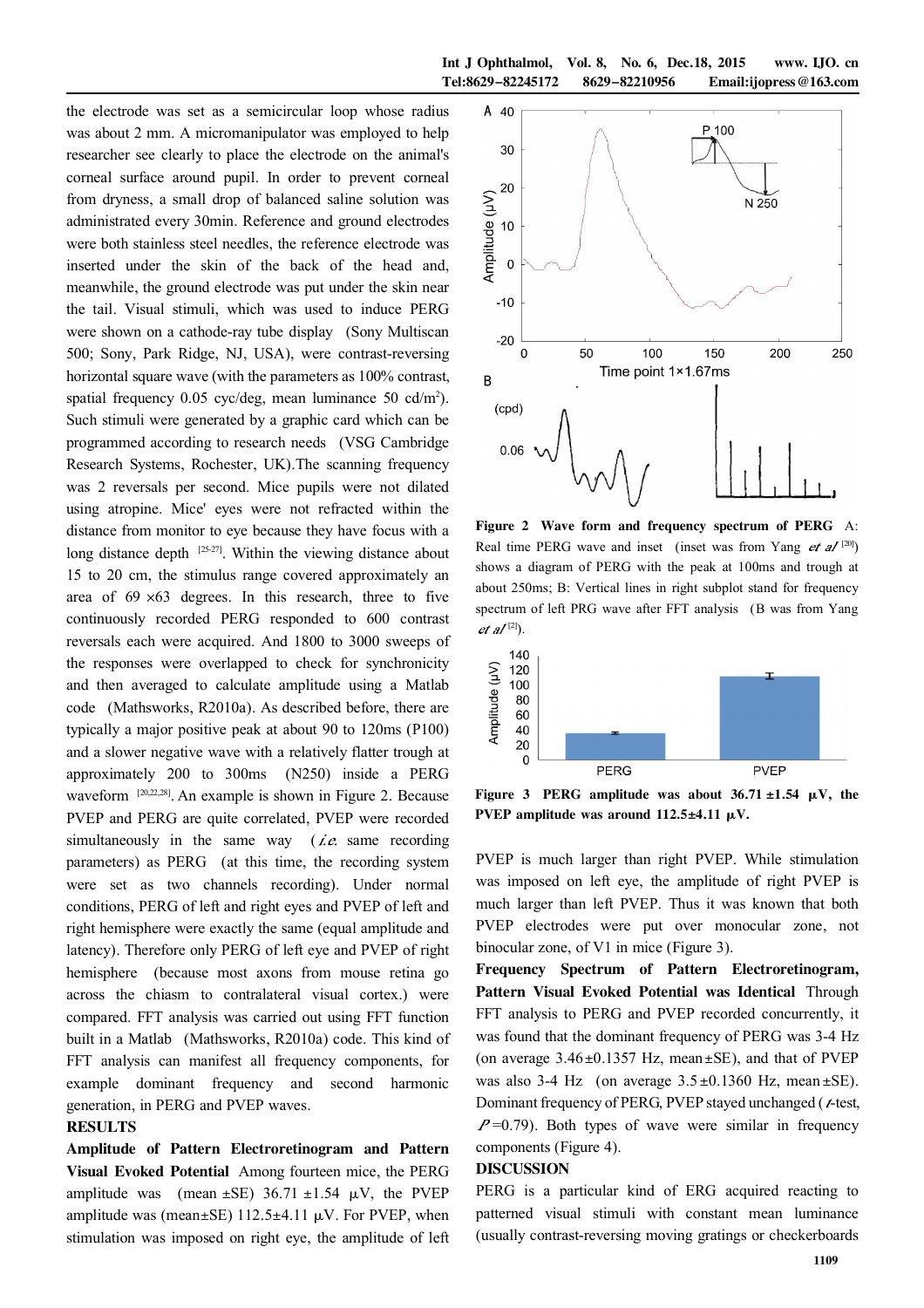

Figure 4 Comparison of frequency components of PERG and **PVEP** A: The dominant frequency of PERG was  $3.46 \pm 0.1357$  Hz on average, and that of PVEP was  $3.5 \pm 0.1360$  Hz on average; B: Dominant frequency of PERG, PVEP was identical  $(P=0.79)$ . PERG and PVEP were similar in frequency components.

was employed) whose characteristics are basically unidentical from those of the traditional ERG (defined as flash ERG) in response to diffuse flashes of light. In past several decades, mouse models of optic nerve disease such as glaucoma, optic neuritis  $etc$ , are being studied at a relatively higher speed to probe specific pathological mechanisms and the effect of neuroprotective therapy. The application of these models may be greatly accelerated by employment of non-invasive recording techniques to track RGC function with methods such as the PERG [1,6,20,23]. But because PERG only samples retinal function of animal and/or human subjects, it cannot tell us about the condition of the central visual pathway. So it is necessary to check the function of visual cortex at the same time employing PVEP. Visual evoked potential is the electrical response as local field potential of visual cortex to visual stimuli, actually occipital EEG. EEG results<sup>[29-32]</sup> showed that according to the frequency of EEG, there are four kinds of EEG wave.  $\delta$ wave, frequency <4 Hz;  $\theta$  wave, frequency is 4-7 Hz;  $\alpha$ wave, frequency is  $8-15$  Hz;  $\beta$  wave, frequency is 16-31 Hz. 啄 wave was first found in the early 1900s by W. Grey Walter and has been widely used in EEG analysis to track and assess brain activity [33]. Our experiments show, under anesthesia condition, PVEP can be stably detected. Its frequency is 3.5 Hz on average and falls into the scope of  $\delta$ wave. It is reliable that under anesthesia condition PVEP can be recorded. Similar work has been found in a literature by Yan *et al*<sup>[34]</sup>.

The primary goal of this research was to test relationship between PERG and PVEP in mice recorded simultaneously. After signals transferred from retina to visual cortex, their amplitudes changed from low quantitative level to high quantitative level. But how primary visual cortex recognizes those signals and what kind of codes they are using to communicate was unknown before. According to the results of our research, dominant frequency of PERG, PVEP was identical and both types of wave have similar frequency components, those signals probably have same frequency spectrum. It was suggested that frequency spectrum has been used as codes to transfer visual information from retina to visual cortex. Furthermore, it can possibly be suggested that retina encodes the visual information (like orientation, color, contrast, velocity  $eta$ : for primary visual cortex and primary visual cortex accepts and deciphers these kinds of information from retina, gets them processed and then to transfer those processed signals to other areas of brain.

Frequency spectrum is the unchanged signal property of normal PERG and PVEP as response to a fixed visual stimulus. Does it change in sick animals or human patients in their early or middle stage of the retina or visual cortex diseases, which do not have significant symptoms? Thus, it is worthy to do more work using such technology to probe preclinical detection of retina and/or visual cortex diseases.

Also, this work can potentially be used in artificial vision construction. Because specific visual stimulus results in specific frequency spectrum, on the contrary, if a particular frequency spectrum of a certain PERG and/or PVEP is secured, it is possible for researchers to know what the visual stimulus is without seeing it ahead of time. When PERG and/or PVEP are induced out from retina and/or brain, researchers can know what the animal or human subject is viewing just according to the frequency spectrum of the PERG and/or PVEP. Similar work has been conducted in some researches [16,17,35,36]. But how frequency spectrum changes as a function of visual stimuli, it still has much more work to do to explore the mechanism.

#### ACKNOWLEDGEMENTS

We thank Professor Vivien Casagrande from University of Vanderbilt for helping revise the manuscript and her constructive suggestions.

Foundations: Supported by 973 Program of the Ministry of Science and Technology of China (No.2013CB967101); Shanghai Science Committee Foundation (No.13PJ1433200).

Conflicts of Interest: Yang X, None; Gong B, None; Lu JW, None.

#### **REFERENCES**

1 Porciatti V. The mouse pattern electroretinogram. Doc Ophthalmol 2007; 115(3):145-153

2 Yang XL, Fan TX, Sun YF. Spatial and temporal tuning characteristics of pattern electroretinograms-an analysis by the fast Fourier transform technique. Sheng Li Xue Bao 1986; 38(4):339-344